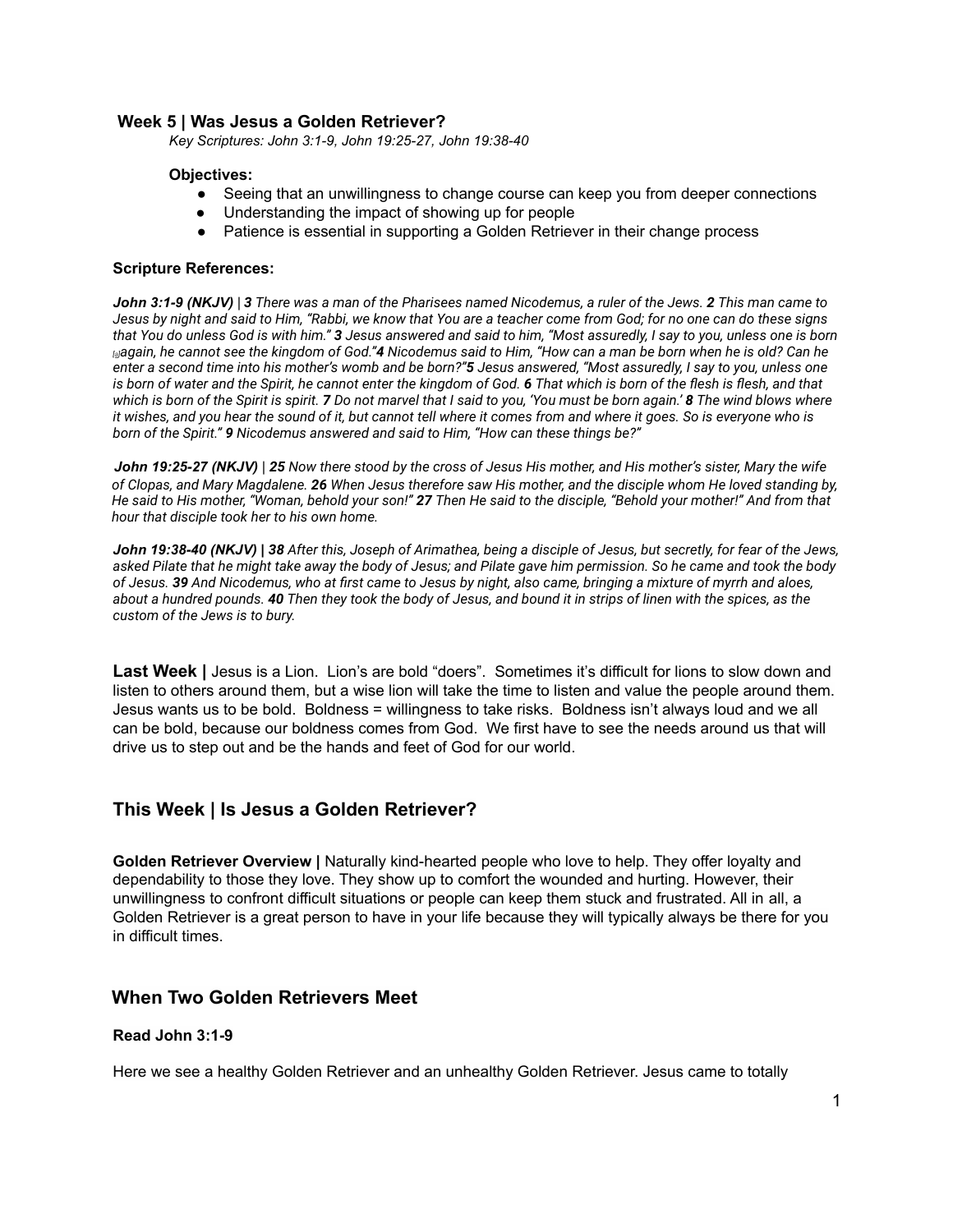change everything. It was no longer about laws and rules, but about desire and relationships. In contrast, Nicodemus was so incredibly loyal to the religious customs, council and resistant to the idea of change that it held him back from experiencing Jesus on a deeper level.

# **Have you had any relationships or ideas that you were loyal to that kept you from experiencing Jesus on a deeper level?**

Golden retrievers are creatures of habit. They are slow to change and love routine. Nicodemus was accustomed to predictability and traditions. Jesus let him know that you can't predict what the spirit is going to do.

**How does the need for control and predictability in our life keep the Spirit from moving?**

# **Showing Up When It Matters**

**Read John 19:25-27**

# **Share a time when someone showed up for you in your time of pain. Share a time when someone was absent in your time of pain. How did that impact your relationship with those people?**

*John 13:23 (NKJV) | <sup>3</sup>Now there was leaning on Jesus' bosom, one of His disciples, whom Jesus loved.*

*John 12:3 (NKJV) | <sup>3</sup>Then Mary took a pound of very costly oil of spikenard, anointed the feet of Jesus, and wiped His feet with her hair*

Mary and John were both found at the cross. We see displayed with these two disciples, more than any others, a deeper, more intimate relationship with Jesus throughout his ministry. So we shouldn't be surprised that those were the two there for Jesus in his darkest hour. Jesus has definitely been there for us in our darkest hour.

# **What are some things that can hold us back for being there for others?**

# **Read John 19:38-40**

#### *From David Guzik's commentary, here a few powerful things to point out about these verses…*

*It is not precisely said, but the implication is that Joseph and Nicodemus removed the body of Jesus from the cross themselves. They were wealthy and influential men who could find servants to do the work for them; yet they did this themselves.*

*The removal of the bloody, dirty body of Jesus from the cross and the iron spikes that held it must have been difficult both practically and emotionally.*

*Bound it in strips of linen with the spices, as the custom of the Jews is to bury: Joseph and Nicodemus did what they could to wrap the body of Jesus with the myrrh and aloes, about a hundred pounds Nicodemus brought - which reveals both Nicodemus' wealth and appreciation for Jesus.*

*Before the body was wrapped it had to be prepared. One of the customs of the Jews in preparing a body for burial is the requirement to remove all foreign matter from the body and to carefully wash it.*

*They examined His entire body and found broken pieces of thorn all over the head. They saw His bloody,*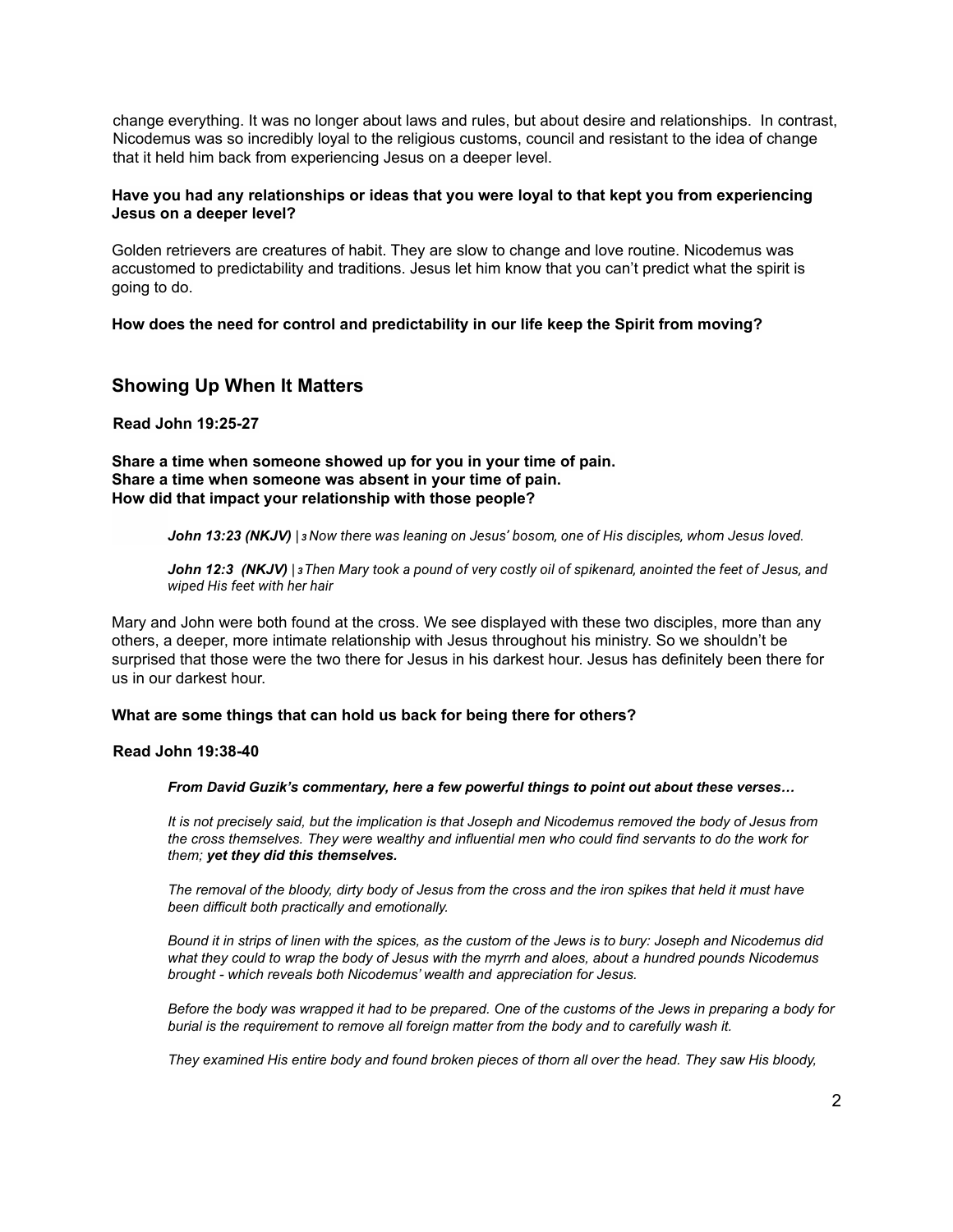*matted hair; the terrible bruising of the face, the areas of beard pulled out, the dry and cracked lips. They turned the body over to see His shoulders and arms are riddled with splinters; each one was removed with care. The back, from the shoulders down, was a bloody open wound from the terrible scourging suffered before the crucifixion. His hands and feet were smashed and bloodied. On the front – just beneath the rib cage – there was a gaping wound made from the spear thrust that confirmed His death. Worst of it all were the eyes that did not open; the voice that did not speak.*

*We can only imagine what deep, life-long impressions this left upon both men and how for the rest of their life the smell of those particular spices would bring back every mental detail.*

*As these two men did this – men who were experts in the law – they must have known that they were fulfilling prophecy; the prophecy in* Isaiah 53:9 *that said "*the Messiah would be with the rich at His death"*. Here the body of Jesus was, at the hands of two rich men – who customarily would have had a servant do such humble, bloody work. Yet they knew they had to do it themselves.*

Sometimes we have a tendency to look in the Scriptures and beat Nicodemus up for not abandoning everything and following Jesus instantly or publicly. But this is what we can appreciate about Nicodemus - he shows up at the end. He shows up in the grief and in the pain with his allegiance, with his loyalty.

For those dealing with slow- to-change Golden Retrievers, don't become discouraged. It takes them some time to get the courage (boldness) to make the change. After all, the transformation in Nicodemus isn't revealed until the cross. Could it be that a trip to the cross is what is truly needed for genuine change?

**Until Next Week** | Take some time to search your heart. Who is that person in your life that God is asking you to be patient with while He transforms them? Could that person be you?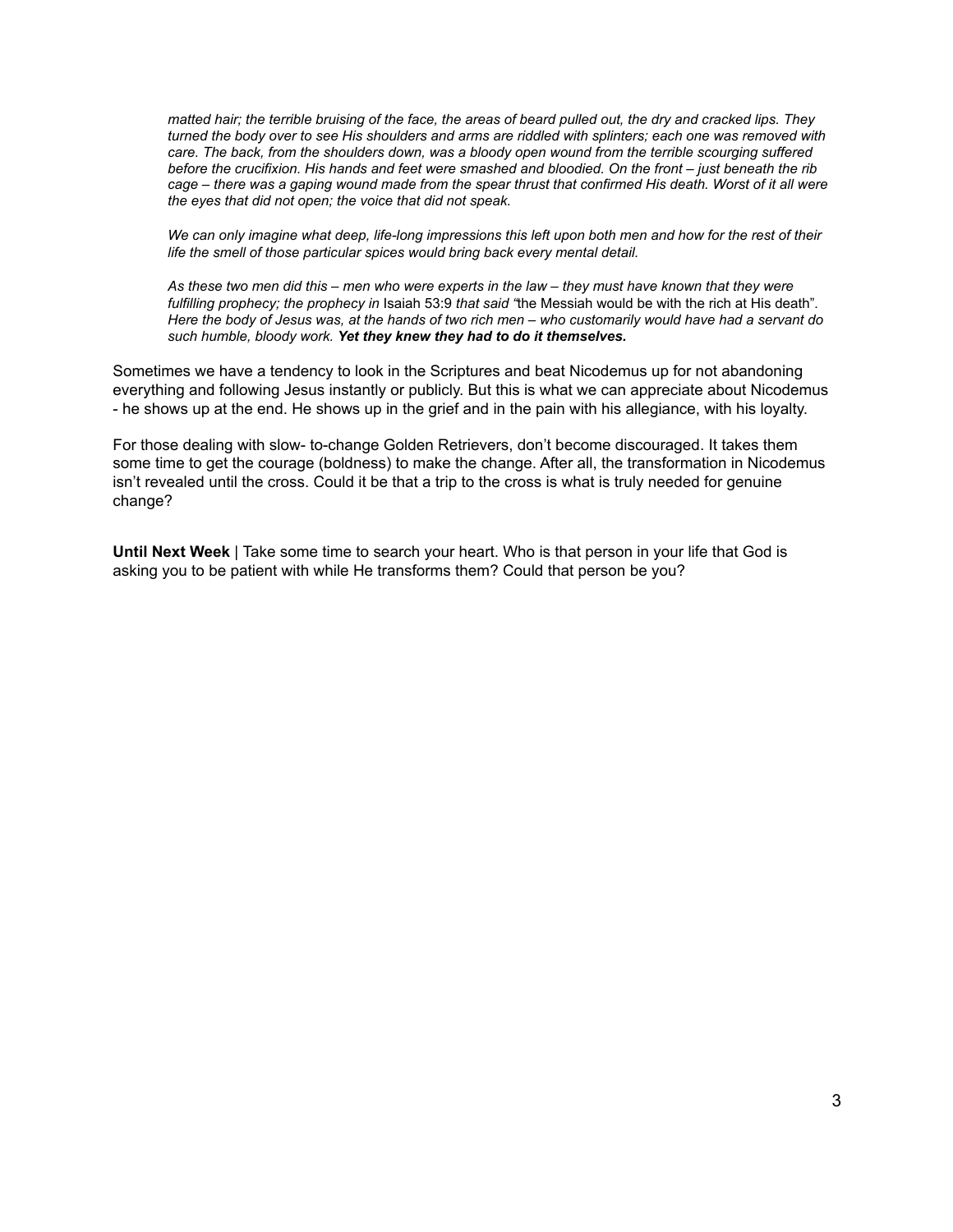# **Was Jesus a Golden Retriever?**

## By: April Ashley

#### **What is loyalty?**

- Making something or someone a priority and doing so in small and discrete but meaningful ways.
- Staying true to someone or something even when other things call attention.
- A way of showing support for a person or thing.

#### **What characteristics would you expect to see in a loyal person?**

- Selfless
- Emotionally intelligent
- Supportive
- Faithful
- True-heartedness
- Consistent

### **What is the opposite of loyal?**

- Disgrace
- Lying
- Indifference
- Disloyalty
- Dishonor
- Dishonesty
- Unfaithfulness

This personality type is also called **Phlegmatic** and has the following characteristics:

| Unassuming  | Warm        | Indecisive      | Can't say "no"  |
|-------------|-------------|-----------------|-----------------|
| Agreeable   | Cooperative | Stubborn streak | Unenthusiastic  |
| Intuitive   | Trusting    | Resists change  | Unemotional     |
| Imaginative | Considerate | Will of iron    | Puts things off |
| Empathetic  |             | Hides feelings  |                 |